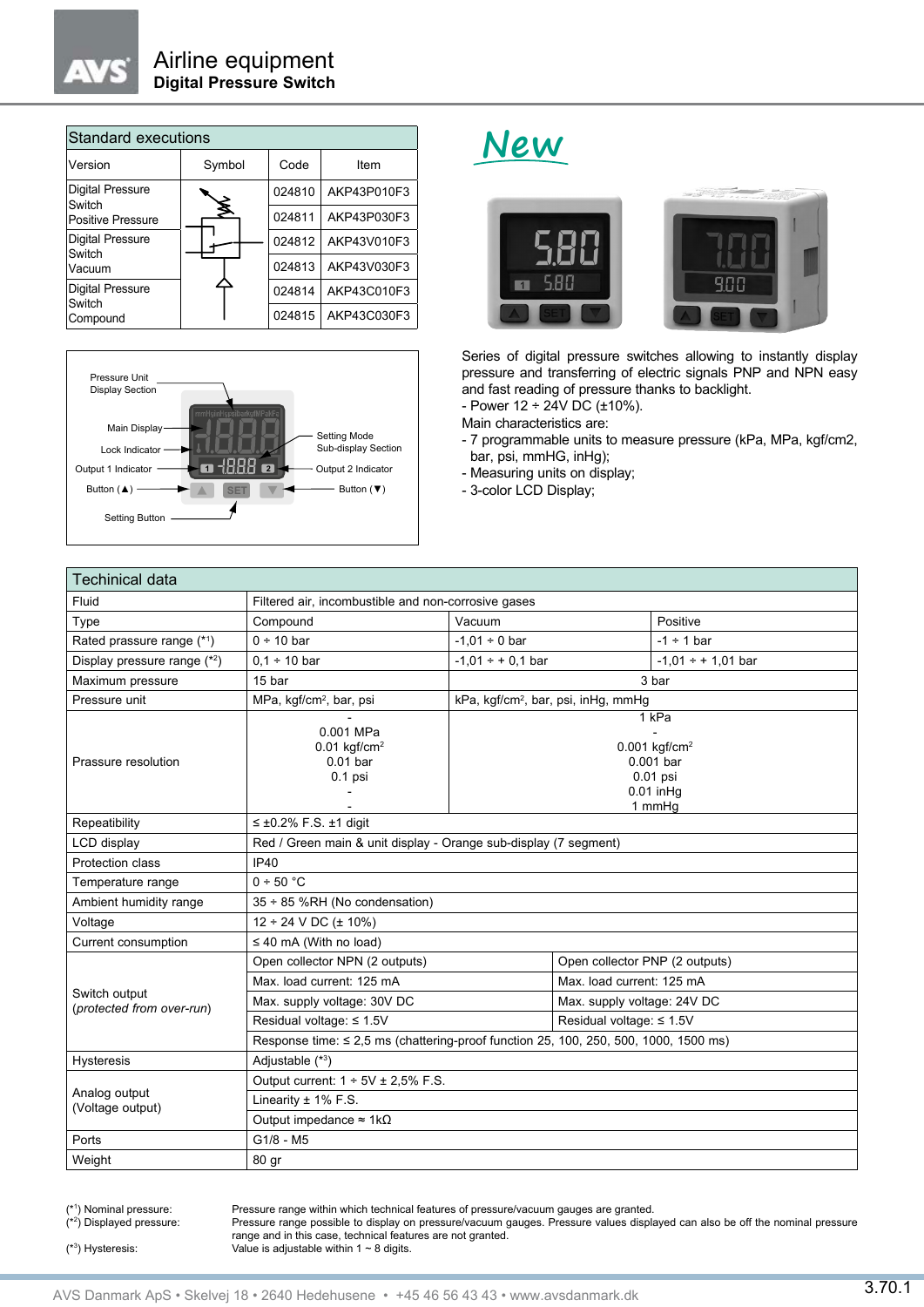## *Techinical data*